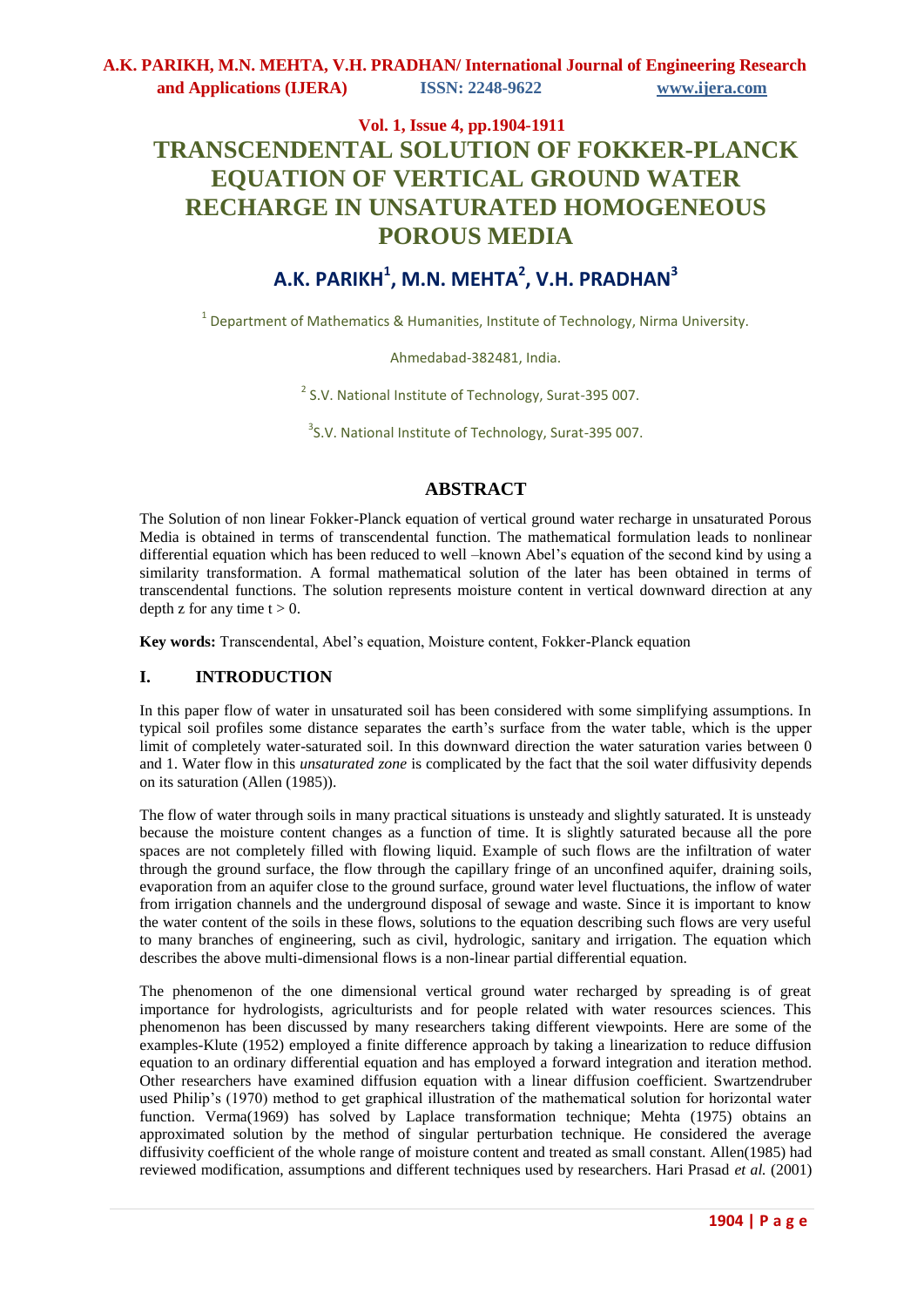### **Vol. 1, Issue 4, pp.1904-1911**

had developed a numerical model to simulate water flow through unsaturated zones and study the effect of unsaturated soil parameters on water movement during different processes such as gravity drainage and infiltration to the variations in the unsaturated soil parameters. This model is also applied to predict moisture contents during a field internal drainage test. De Vries and Simmers (2002) has discussed processes and challenges principally on recharge of unconfined aquifers, often the most readily available and affordable source of water in (semi-) arid regions. Faybishenko (2004) has given review of the theoretical concepts, has presented the results, and provided perspectives on investigation of flow and transport in unsaturated heterogeneous soils and fractured rock, using the methods of nonlinear dynamics and deterministic chaos. Patel and Mehta (2006) studied the ground water recharge by spreading in vertical downward direction. They constitute governing differential equation as Burger's equation, with permeability as nonlinear function of moisture content.



### **II. STATEMENT OF PROBLEM**

In the investigated model it is considered that the ground water recharge takes place over the large basin taken as homogeneous porous medium. Consider the water of rainfall entered in downward direction through unsaturated porous media and infiltration takes place at z=0 which is common interface between saturated and unsaturated zone as shown in figure [1]. In this case the flow may be assumed vertically downward neglecting spreading in other directions (i.e. small amount of water may spread in other directions but it is very small compared to large size of basin) through slightly saturated porous media i.e. initial saturation is non-zero. The rate of change permeability of the medium with respect to depth z is considered to vary directly with rate of change in moisture content and ratio of depth and time. In the present analysis the soil water diffusivity  $D(\theta) = \frac{a}{\sqrt{a}}$  $\frac{a}{(b-\theta)^2}$ . (Broadbridge & White [1984])

The following assumptions have been made for present analysis (Hari Prasad *et al.*(2001):

The medium is homogenous. There is no air resistance to the flow (i.e. the porous medium contains only the flowing liquid water and empty voids). The air in the void space is approximately at atmospheric pressure i.e. *air is stationary*. The soil properties are taken to be constant. The flowing liquid (water) is considered continuous at a microscopic level, incompressible and isothermal. The initial moisture content is uniform throughout the soil profile and the moisture content at the soil surface is constant and near saturation or rainfall or irrigation rate is constant. Darcy's law is applicable.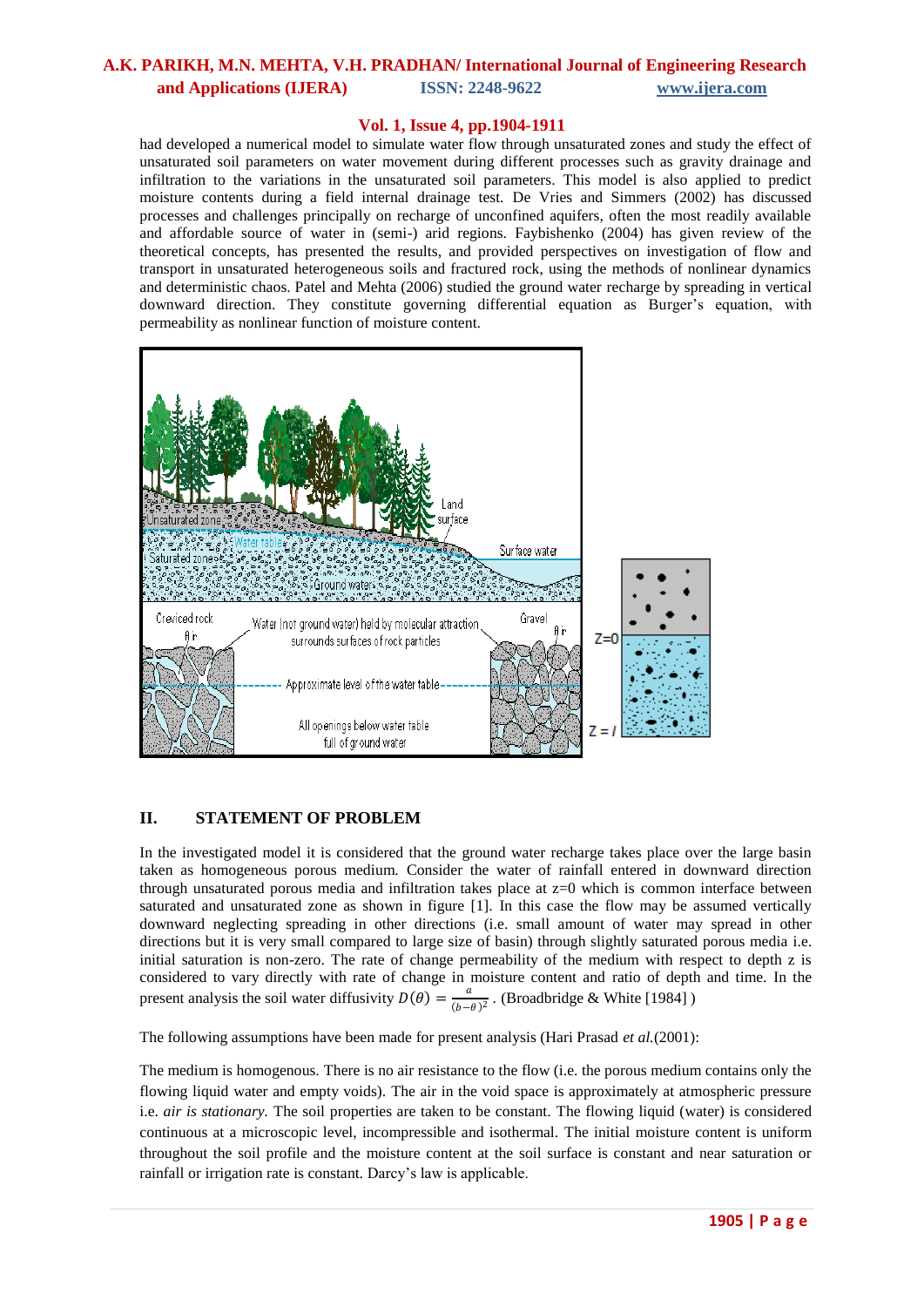#### **Vol. 1, Issue 4, pp.1904-1911**

The governing equation which describes the one-dimensional flow with above mentioned assumptions is a non-linear partial differential equation which has been reduced to Abel's equation of the second kind by using a similarity transformation and then solved in terms of transcendental function.

### **III. MATHEMATICAL FORMULATIONS**

The motion of water in isotropic, homogeneous porous medium is given by Darcy's law as, (Bear 1972)

$$
\overrightarrow{v} = -k\nabla H \tag{3.1}
$$

Where ,  $\vec{v}$  = Volume flux of moisture

 $k =$  coefficient of soil water diffusivity

 $\nabla H = gradient of whole moisture potential.$ 

$$
\frac{\partial}{\partial t}(\rho_s PS) = -\nabla M \tag{3.2}
$$

Where  $\rho_s$  is the bulk density of the medium, *P* is the porosity, *S* is saturation of water and M is the mass of flux of water at any time  $t \geq 0$ .

Using the incompressibility of water and considering the fact that the moisture content  $\theta = PS$  (John 1976), equation (3.2) reduces to

$$
\frac{\partial}{\partial t}(\rho_s \theta) = -\nabla(\rho \overrightarrow{v})
$$
\n(3.3)

Where  $\rho$  is the flux density.

Substituting value of  $\vec{v}$  from equation (3.1) in to equation (3.3), we get

$$
\frac{\partial}{\partial t}(\rho_s \theta) = \nabla(\rho k \nabla H) \tag{3.4}
$$

As in the present problem, flow is taken in vertical downward direction (Swaroop 2002) equation (3.4) can be written as

$$
\rho_s \frac{\partial \theta}{\partial t} = \rho \frac{\partial}{\partial z} \left( k \frac{\partial H}{\partial z} \right) \tag{3.5}
$$

Further considering the relation  $H = \psi + gz$  (John 1976), where  $\psi$  is the capillary pressure potential,

$$
\frac{\partial \theta}{\partial t} = \frac{\partial}{\partial z} \left( \frac{\rho}{\rho_s} k \frac{\partial \psi}{\partial z} + \frac{g k \rho}{\rho_s} \right) \tag{3.6}
$$

It is well known that capillary pressure potential and moisture content are related by single valued function (John 1976). The equation (3.6) results in to

$$
\frac{\partial \theta}{\partial t} = \frac{\partial}{\partial z} \left( D(\theta) \frac{\partial \theta}{\partial z} \right) + \frac{g \rho}{\rho_s} \frac{\partial k}{\partial z} \tag{3.7}
$$

Where  $D(\theta)$  is the soil water diffusivity coefficient given by  $D(\theta) = \frac{\rho}{\epsilon}$  $\frac{\rho}{\rho_s}k\frac{\partial \psi}{\partial z}$ дz Equation (3.7) can be written as

$$
\frac{\partial \theta}{\partial t} = \frac{\partial}{\partial z} \left[ D(\theta) \frac{\partial \theta}{\partial z} \right] + \frac{g \rho}{\rho_s} K'(\theta) \frac{\partial \theta}{\partial z}
$$
(3.8)

Which is known as non-linear Fokker-Planck diffusion-convection equation (Broadbridge & White [1984])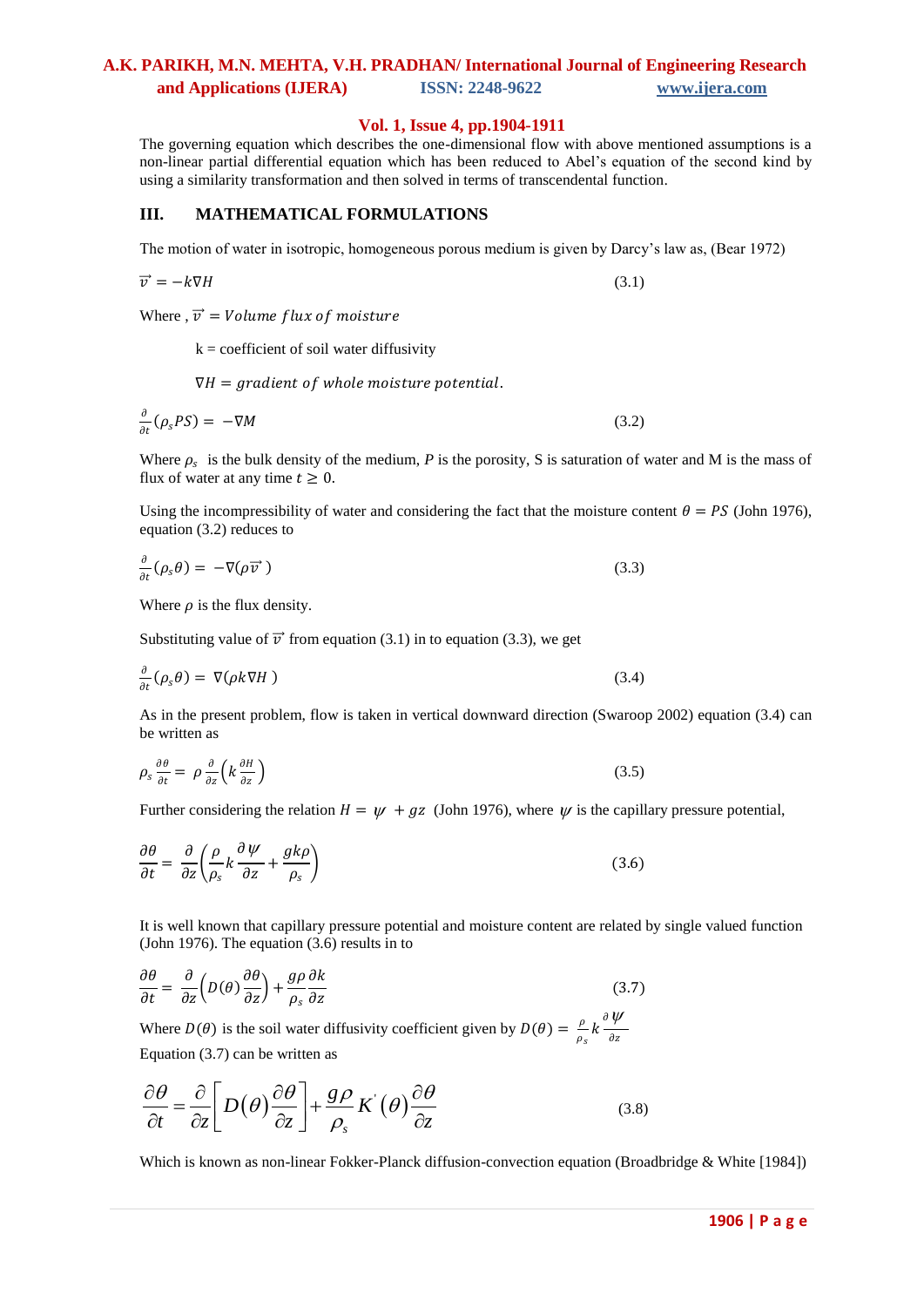### **Vol. 1, Issue 4, pp.1904-1911**

Where t is time, z is the depth (positively downward),  $\theta(z,t)$  is volumetric soil water content,  $D(\theta)$  is the soil water diffusivity,  $K(\theta)$  is the hydraulic conductivity and

$$
K^{'}(\theta) = \frac{dK}{d\theta}
$$

This equation (3.8) is model based on Darcy-Buckingham approach to unsaturated water flow in unsaturated zone as fig [1].

It assumes simple functional forms for the soil water diffusivity  $D(\theta)$  and hydraulic conductivity  $K(\theta)$ , which are given by the relation

$$
D(\theta) = \frac{a}{(b - \theta)^2} \quad , \qquad K(\theta) = \beta + \gamma(b - \theta) + \frac{\delta}{2(b - \theta)} \qquad \text{(Broadbridge & White [1984])}
$$

$$
D(\theta) = \frac{a}{b^2} \left( 1 - \frac{\theta}{b} \right)^{-2} = \frac{a}{b^2} \left( 1 + \frac{2\theta}{b} \right) \quad \text{since } \theta \text{ is very small.} \tag{3.9}
$$

$$
K(\theta) = \beta + \gamma b + \frac{\delta}{2b} + \left(\frac{\delta}{2b^2} - \gamma\right)\theta\tag{3.10}
$$

Where  $\beta$ ,  $\gamma$ ,  $\lambda$ , a, b, are constant.

Using equation (3.9)  $\&$  (3.10) in (3.8), we get

$$
\frac{\partial \theta}{\partial t} = \frac{a}{b^3} \frac{\partial}{\partial z} \left( (b + 2\theta) \frac{\partial \theta}{\partial z} \right) + \frac{\rho g}{\rho_s} \left( \frac{\delta}{2b^2} - \gamma \right) \frac{\partial \theta}{\partial z}
$$
(3.11)

This describes the non-linear Fokker- Planck diffusion-convection model describing constant rate rainfall infiltration in uniform soil and other porous material.

The appropriate boundary conditions are,

$$
\theta(0,t) = \theta_0 \t; \text{ for any } t > 0 \tag{3.12}
$$

$$
\theta(z,0) = \theta_1; \text{ for } 0 < z < L \tag{3.13}
$$

$$
\& \frac{\partial \theta}{\partial z}(0,t) = \varepsilon \, ; \, -1 < \varepsilon < 0 \tag{3.14}
$$

The condition (3.12) is boundary volumetric soil water at top of the surface. The condition (3.13) is initial volumetric soil water content and (3.14) presents variation in volumetric soil water content at the top of the surface.

For the sake of convenience, we consider that the rainfall infiltration in uniform soil take place in positively downward direction from  $z = 0$  top of the surface to the bottom  $z = L$  where water table is saturated as fig. [1].

### **IV. SOLUTION OF THE PROBLEM**

Let  $b + 2\theta = h(\theta) \implies 2\frac{\partial \theta}{\partial t}$  $\frac{\partial \theta}{\partial t} = \frac{\partial h}{\partial t}$ дt

Substituting in (3.11),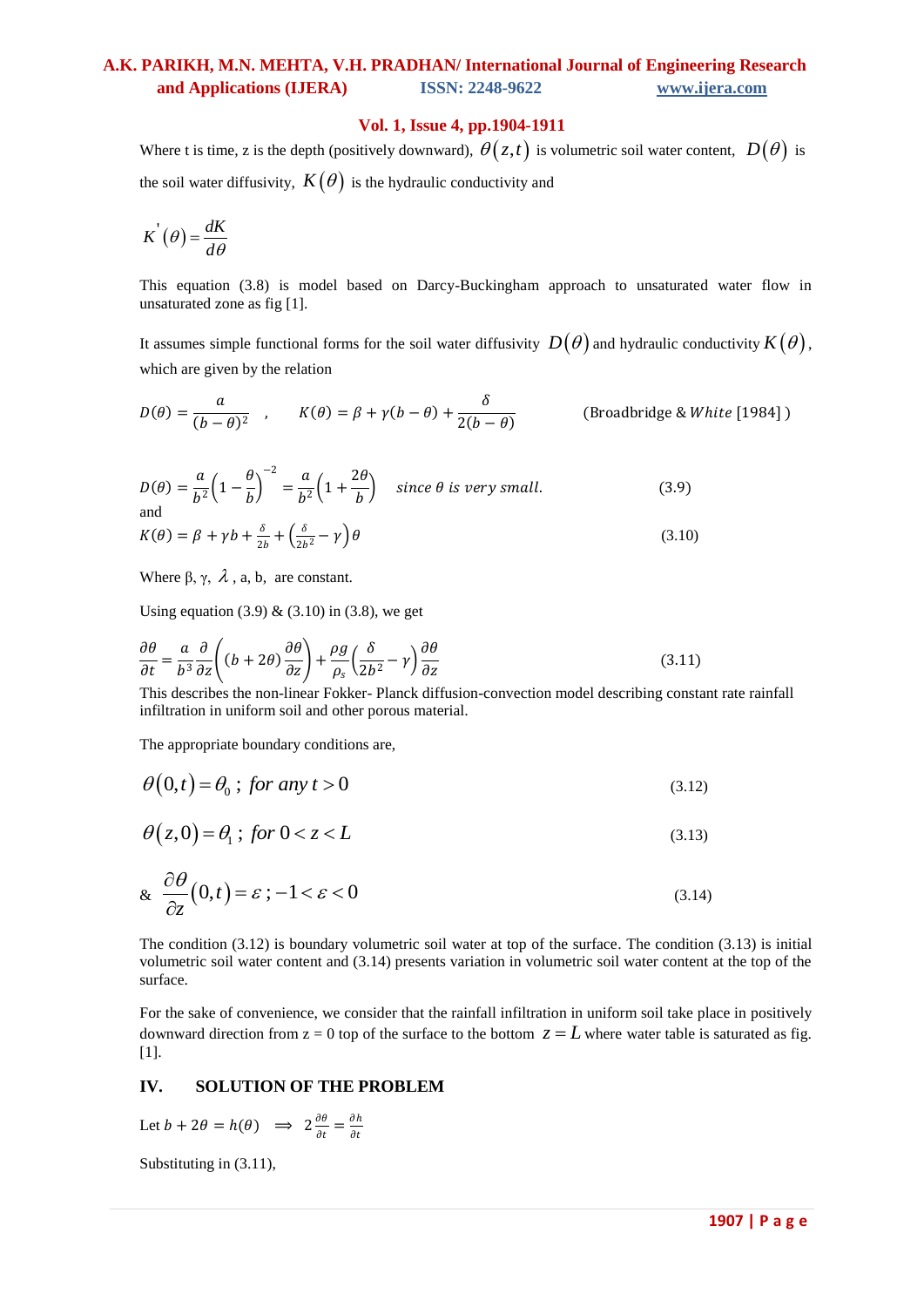$$
\frac{\partial h}{\partial t} = \frac{a}{2b^3} \frac{\partial}{\partial z} \left( h \frac{\partial h}{\partial z} \right) + \frac{\rho g}{\rho_s} \left( \frac{\delta}{2b^2} - \gamma \right) \frac{\partial h}{\partial z}
$$
\n(4.1)\n
$$
\frac{\partial h}{\partial t} = A \frac{\partial}{\partial z} \left( h \frac{\partial h}{\partial z} \right) + B \frac{\partial h}{\partial z} \,, \quad \text{where } A = \frac{a}{2b^3} \text{ and } B = \frac{\rho g}{2\rho_s} \left( \frac{\delta}{2b^2} - \gamma \right) \tag{4.2}
$$

Their model describes the dependence of the hydraulic conductivity on water content. The analytic solutions describe the temporal development of the water content profile during rainfall. They predict the time dependence of both surface moisture content and surface soil water potential and the shape of largetime.

Equation (4.2) can be written as

Equation (4.2) can be written as  
\n
$$
\frac{\partial h}{\partial t} = A \left[ h \frac{\partial^2 h}{\partial z^2} + \left( \frac{\partial h}{\partial z} \right)^2 \right] + B \frac{\partial h}{\partial z}
$$
\n(4.3)

The boundary conditions (3.12) to (3.14) converted into

$$
h(0, t) = b + 2\theta_0, \text{ when } z = 0, \text{ any } t > 0
$$
 (4.4)

$$
h(z, 0) = b + 2\theta_1 \text{ , when } t = 0 \text{ , any } z \tag{4.5}
$$

$$
\frac{\partial h}{\partial z}(0,t) = b + 2\varepsilon \quad \text{when } z = 0 \text{, any } t > 0 \tag{4.6}
$$

Choose 
$$
\frac{h}{b+2\theta_1} = t F(\eta)
$$
 where  $\eta = zt^{-1}$ , (4.7)

Combining equation (4.3) and (4.7), we get  
\n
$$
\left[ F(\eta) F^{''}(\eta) + \left( F^{'}(\eta) \right)^{2} \right] + \left( \frac{\eta + B}{A} \right) F^{'}(\eta) - \frac{1}{A} F(\eta) = 0
$$
\n(4.8)

The boundary conditions (4.4) to (4.6) can be converted in terms of new variables.

The boundary conditions (4.4) to (4.6) can be converted in terms of new variables.  
\nTaking 
$$
\frac{\eta + B}{A} = \xi \Rightarrow \frac{d\xi}{d\eta} = \frac{1}{A}
$$
 (4.9)

$$
F(\xi)F^{''}(\xi) + \left(F^{'}(\xi)\right)^{2} + \xi AF^{'}(\xi) - AF(\xi) = 0
$$
\n(4.10)

This is nonlinear ordinary differential equation of second order.

Equation (4.10) can be solved by considering the substitution

$$
F(\xi) = \xi^2 u(z); \ z = \log \xi \quad \text{and} \quad u'(z) = p \tag{4.11}
$$

then eqn.(4.10) takes the form

$$
upp'(u) + p^2 + (7u + A)p + u(6u + I) = 0.
$$
\n(4.12)

This is the Abel's equation of second kind whose solution can be obtained by considering the substitution.

$$
up = \log v(z) \tag{4.13}
$$

Substituting eqn. (4.13) into eqn. (4.12), we get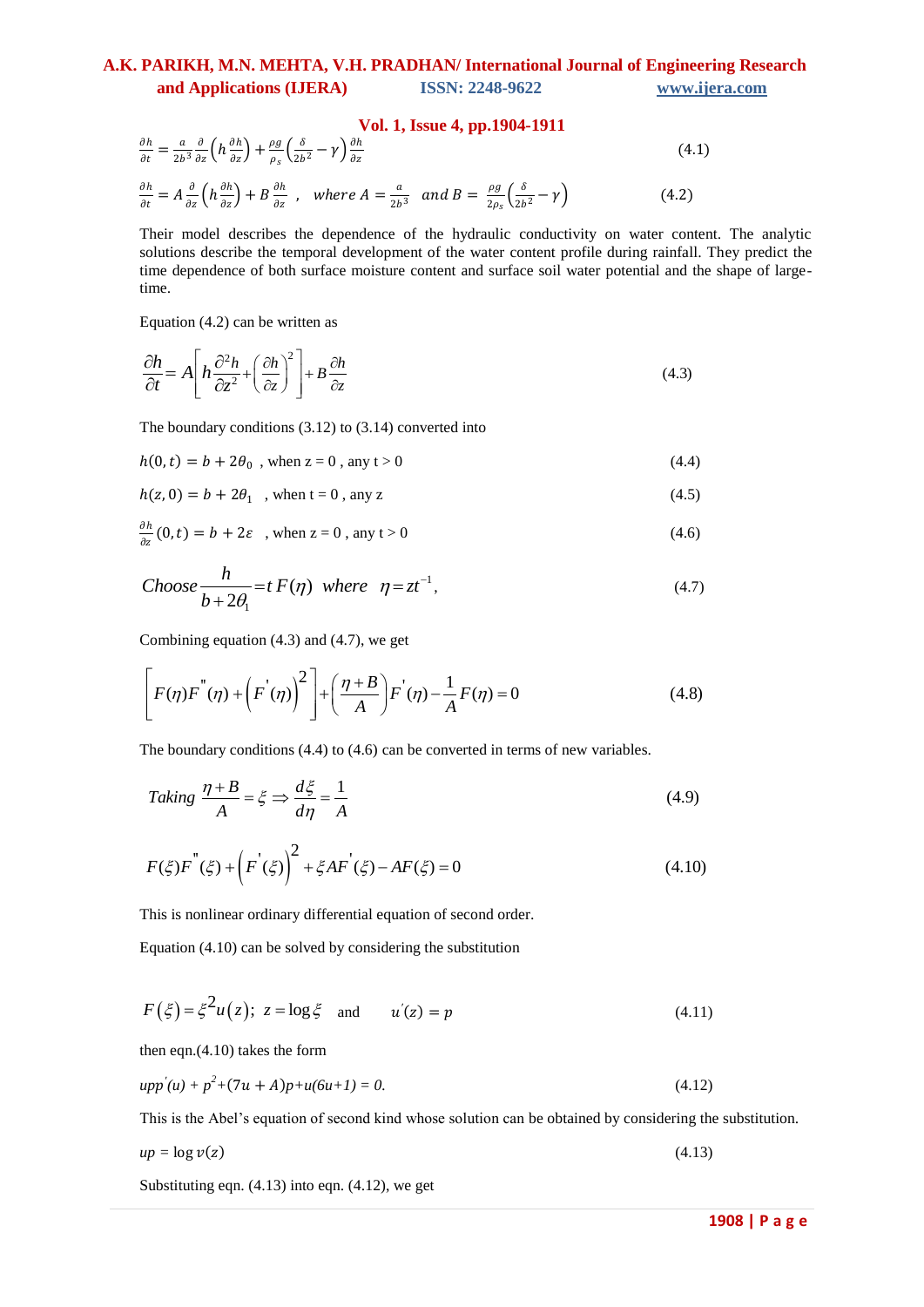#### **Vol. 1, Issue 4, pp.1904-1911**

$$
\frac{1}{v}\frac{dv}{du} + (7u + A)p + (6u + 1)u = 0.
$$
\n(4.14)

Further supposing that  $log v(z) = M(z)$ , the eqn. (4.14) can take the form

$$
\frac{dM}{dz} + (7u + A)\frac{M}{u} + u(6u + 1) = 0
$$
\n(4.15)

The corresponding boundary conditions can be converted in terms of new variables.

The solution of eqn. (4.15) is

$$
Me^{\int \left(\frac{7}{\xi} + \frac{A\,\xi}{F}\right)d\xi} = \int \frac{F}{\xi^3} \left(1 + \frac{6F}{\xi^2}\right) e^{\int \left(\frac{7}{\xi} + \frac{A\,\xi}{F}\right)d\xi} d\xi + C \tag{4.16}
$$

where C is a constant of integration.

For evaluating the constant C, we can use the following boundary condition:

At 
$$
t = 0
$$
,  $\xi = \infty$  and  $F(\xi) = \infty$ 

Therefore, we get *C=0*.

The eqn. (4.15) takes the form

$$
Me^{\int \left(\frac{7}{\xi} + \frac{A\zeta}{F}\right) d\xi} = \int \frac{F}{\xi^3} \left(1 + \frac{6F}{\xi^2}\right) e^{\int \left(\frac{7}{\xi} + \frac{A\zeta}{F}\right) d\xi} d\xi
$$
(4.17)

Equation (4.16) gives the formal solution in terms of transcendental functions.

#### **V. CONCLUSIONS**

The solution of equation (4.15) is equation (4.17) which gives formal solution in terms of transcendental function. Substituting independent and dependent variable in equation (4.17), the analytical solution is obtained for non-linear Fokker-Planck diffusion-convection model which represents the volumetric soil water content for different depth z for any time  $t > 0$ . In this paper we have obtained the formal solution of vertical ground water recharge in unsaturated porous media by using similarity transformation. The mathematical formulation leads to a non linear differential equation which has been reduced to Abel's equation of second kind and finally its analytical solution is obtained in terms of transcendental functions. We have not included any numerical illustration or graphical representation due to our particular interest but the same can be done by using the field values of the characteristic parameters.

### **VI. NOMENCLATURE**

 $\vec{v}$  = Volume flux of moisture

 $\rho_s$  = bulk density of the medium

 $\psi$  = capillary pressure potential

 $K(\theta)$ = hydraulic conductivity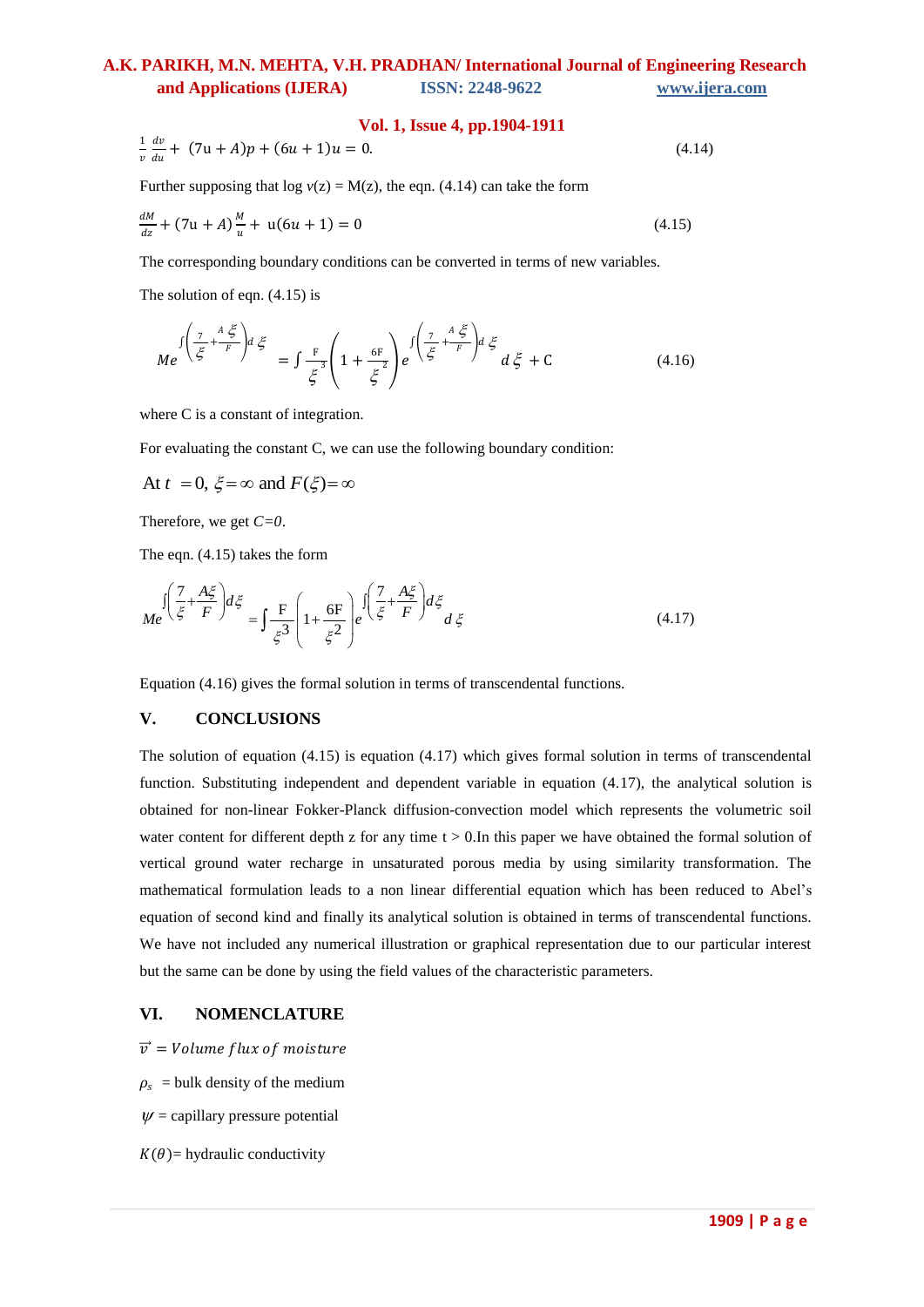### **Vol. 1, Issue 4, pp.1904-1911**

 $\nabla H = gradient of whole moisture potential$ 

 $k =$  coefficient of soil water diffusivity

 $M =$  mass of flux of water

 $P =$  porosity

 $S =$  Saturation of water

 $t=$  time

 $D(\theta)$  = soil water diffusivity coefficient

 $\theta =$  moisture content

 $\rho$  = the flux density

#### **ACKNOWLEDGEMENT**

I am very much thankful to Dr.A.P.Verma, Former Professor and Head, Department of Applied Science and Humanities, SVNIT for valuable suggestion and guidance to prepare this research paper and also I am very much thankful to Dr.K. Kotecha, Director, Institute of Technology, Nirma University for giving me an opportunity to do research work in this area.

#### **REFERENCES**

Allen, M.B.(1985). Numerical modelling of multiphase flow in porous media. *Adv. Water Resources*, Volume 8, December, 162-187.

Bear, J.(1972). *Dynamics of Fluids in Porous Media*. American Elsevier Publishing Company, Inc.

C. Rogers, M. P. Stallybrass, D. L. Clements (1983): On two phase filtration under gravity and with boundary infiltration: Application of a Backlund transformation, Nonlinear Anal. Theory methods Appl,.7,pp. 785-799.

De Vries, J.J.and Simmers, I.(2002). Groundwater recharge: an overview of processes and challenges. *Hydrogeology Journal.* 10,5-17.

Faybishenko, B.(2004). Nonlinear dynamics in flow through unsaturated fractured porous media: Status and perspectives. *Rev. Geophys.* 42, RG2003, doi:10.1029/2003RG000125.

Hansen, A.G.(1964) *Similarity analysis of boundary value problem in engineering.* Prentice Hall of Canada, Ltd..

Hari Prasad, K.S., Mohan kumar, M.S. and Shekhar, M(2001). Modelling Flow Through Unsaturated Zone: Sensitivity to Unsaturated Soil Properties. *Sadhana, Indian Academy of Sciences,* 26(6), 517-528.

John, B.C.(1976). Two dimensional unsteady flow in unsaturated porous media, *Proc. 1st Int. Conf. Finite Elements in Water Resources,* Princeton University, U.S.A. pp3.3-3.19.

Klute, A.A.(1952). Anumerical method for solving the flow equation for water in unsaturated materials. *Soil Science,*  pp 73-105.

M. Awad. I. Turner (2000): Flux-limiting and non-linear solution techniques for simulation of transport in porous media, ANZIAM J. 42,pp. 157-182.

Mehta M. N. (1975): Multiple scales solution of one dimensional flow in unsaturated porous media, Indian journal of Engg. Maths, Vol. 5, 1.

Mehta, M.N.(1975). A single perturbation solution of one-dimensional flow in unsaturated porous media. *Proc. FMFP,*   $E_1 - E_2$ .